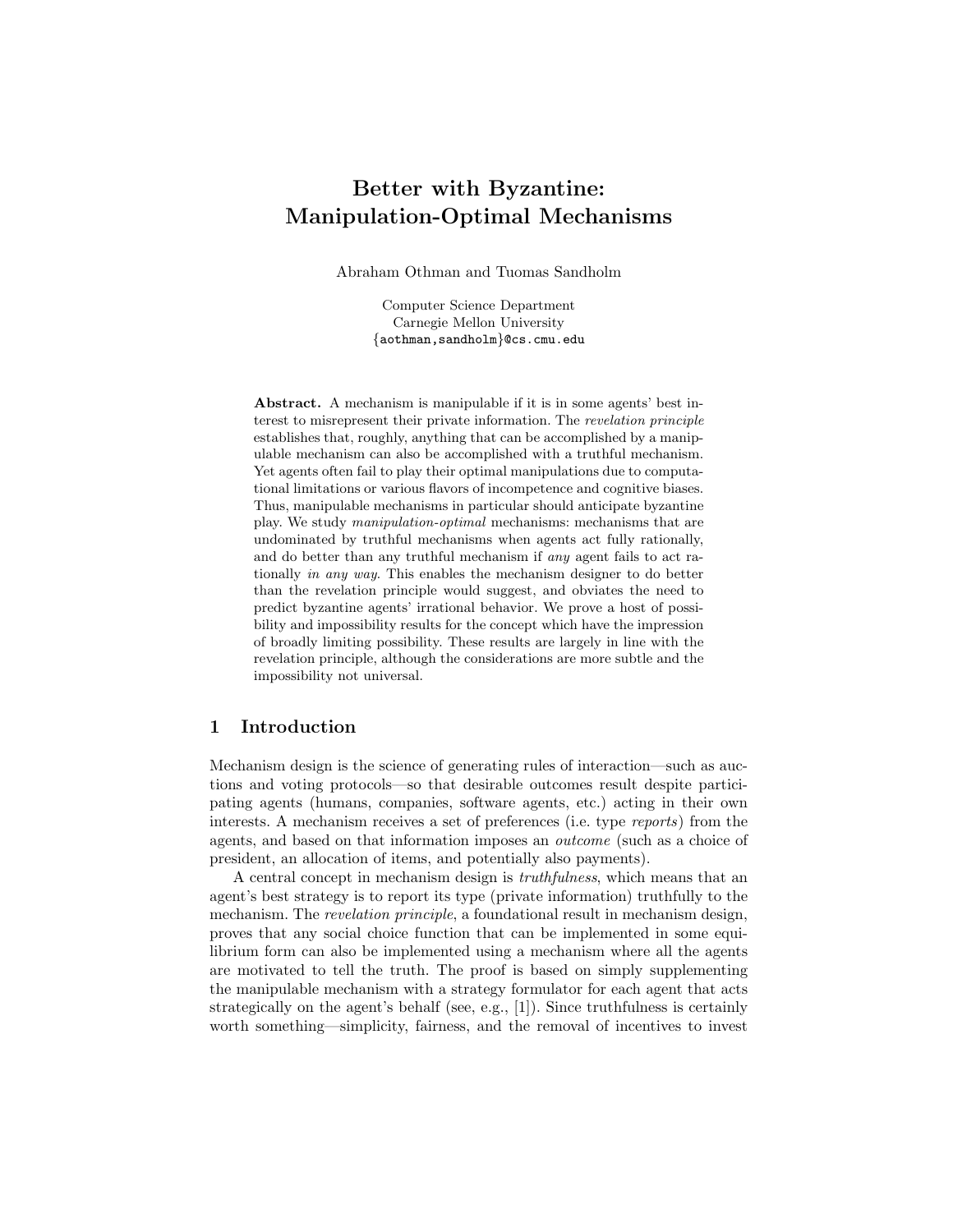in information gathering about others—the revelation principle produces something for nothing, a free lunch. As a result, mechanism design research has largely focused on truthful mechanisms.

In this work, we explore what can happen in manipulable mechanisms when agents do not play optimally. Is it possible to design mechanisms with desirable off-equilibrium properties? There are several reasons why agents may fail to play their optimal manipulations. Humans may play sub-optimally due to cognitive limitations and other forms of incompetence. The field of behavioral game theory studies the gap between game-theoretic rationality and human behavior (an overview is given in [2]). Agents may also be unable to find their optimal manipulations due to computational limits: finding an optimal report is NP-hard in many settings (e.g.,  $[3-6]$ ), and can be #P-hard [4], PSPACE-hard [4], or even uncomputable [7]. One notable caveat is that an agent's inability to find its optimal manipulation does not imply that the agent will act truthfully. Unable to solve the hard problem of finding its optimal manipulation, an agent may submit its true private type but she could also submit her best guess of what her optimal manipulation might be or, by similar logic, give an arbitrary report. A challenge in manipulable mechanisms is that it is difficult to predict in which specific ways agents will behave if they do not play according to game-theoretic rationality. Byzantine players, who behave arbitrarily, capture this idea.

In this paper, we explore mechanism design beyond the realm of truthful mechanisms using a concept we call manipulation optimality, where a mechanism benefits—and does better than any truthful mechanism—if any agent fails in any way to play her optimal manipulation. This enables the mechanism designer to do better than the revelation principle would suggest, and obviates the need to predict agents' irrational behavior. Conitzer and Sandholm [5] proved the existence of such a mechanism in one constructed game instance, but this work is the first to explore the concept formally and broadly.

# 2 The general setting

Each agent i has type  $\theta_i \in \Theta_i$  and a utility function  $u_i^{\theta_i}(o) : O \to \Re$ , which depends on the outcome  $o \in O$  that the mechanism selects. An agent's type captures all of the agent's private information. For brevity, we sometimes write  $u_i(o)$ . A mechanism  $M : \Theta_1 \times \Theta_2 \times \cdots \times \Theta_n \to O$  selects an outcome based on the agents' type reports.

The mechanism designer has an objective (which can be thought of as mechanism utility) which maps outcomes to real values:

$$
\mathcal{M}(o) = \sum_{i=1}^{n} \gamma_i u_i(o) + m(o),
$$

where  $m(\cdot)$  captures the designer's desires unrelated to the agents' utilities, and  $\gamma_i \geq 0$ . This formalism has three widely-explored objectives as special cases:

<sup>–</sup> Social welfare:  $\gamma_i = 1$  and  $m(\cdot) = 0$ .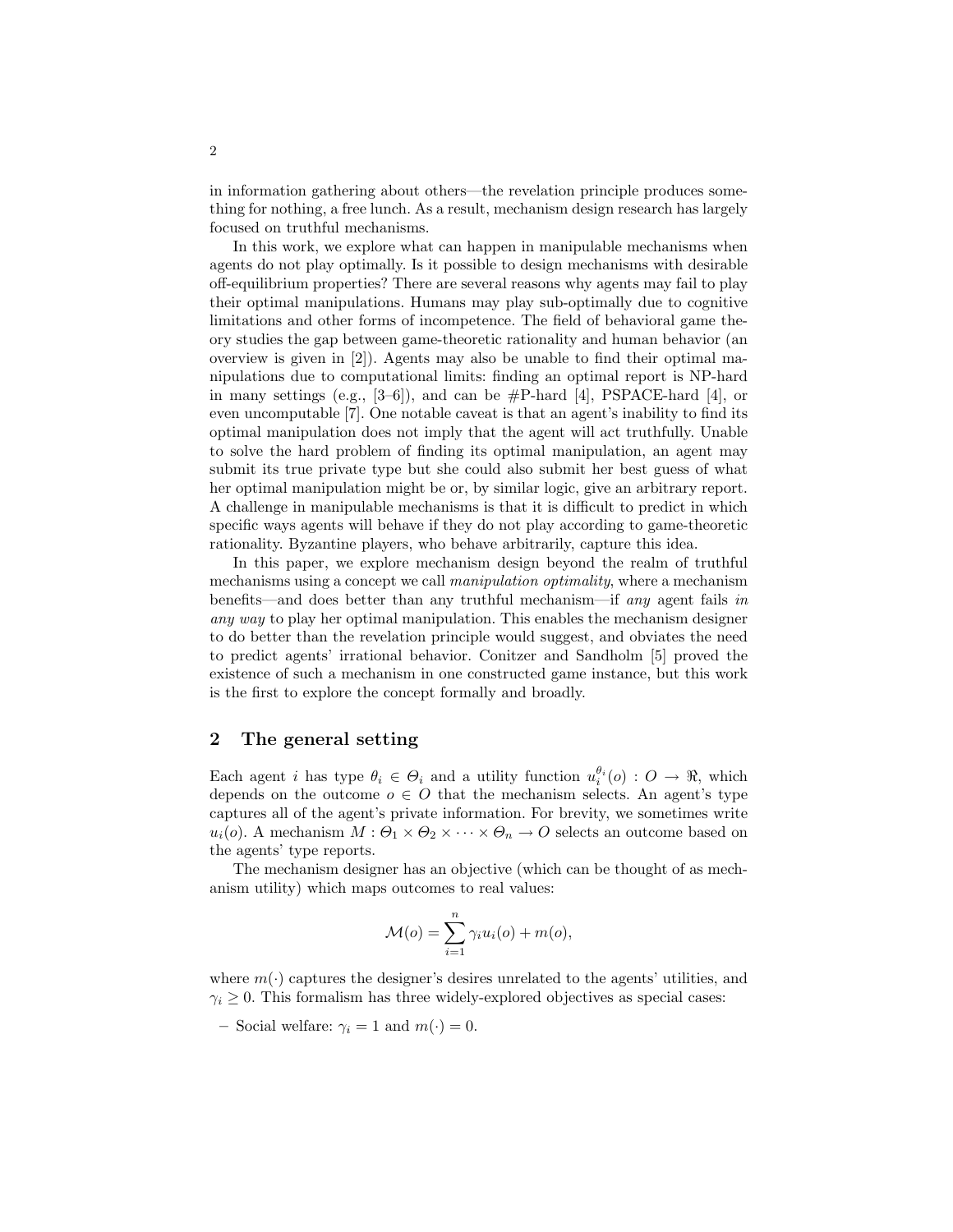- Affine welfare:  $\gamma_i > 0$  and  $m(\cdot) \geq 0$ .
- Revenue: Let outcome o correspond to agents' payments,  $\pi_1(o), \ldots, \pi_n(o)$ , to the mechanism. Fix  $\gamma_i = 0$  and  $m(o) = \sum_{i=1}^n \pi_i(o)$ .

**Definition 1.** Agent i has a manipulable type  $\theta_i$  if, for some report of the other agents' types  $\theta_{-i}$ , there exists  $\theta'_i \neq \theta_i$  such that

$$
u_i(M(\theta'_i, \theta_{-i})) > u_i(M(\theta_i, \theta_{-i}))
$$

Note that a type that is manipulable for some reports of the other agents, but not for other reports of the other agents, is still manipulable.

**Definition 2.** Types  $\theta_i$  and  $\theta'_i$  are distinct if there exists some report of other agents  $\theta_{-i}$ , such that the best response for type  $\theta_i$  is to submit t and the best response for type  $\theta_i'$  is  $t'$ , where

$$
M(t, \theta_{-i}) \equiv o \neq o' \equiv M(t', \theta_{-i}), \text{ and}
$$
  

$$
u_i^{\theta_i}(o) > u_i^{\theta_i}(o'), \text{ and } u_i^{\theta'_i}(o') > u_i^{\theta'_i}(o)
$$

Put another way, types are distinct only if there exists a circumstance under which agents with those types will be motivated to behave distinctly, causing distinct outcomes that provide distinct payoffs.

Definition 3. A mechanism is (dominant-strategy) truthful if no agent has a manipulable type.

**Definition 4.** Let f and g be functions mapping an arbitrary set  $S \to \mathbb{R}$ . We say f Pareto dominates g (or g is Pareto dominated by f) if for all  $s \in S$ ,

$$
f(s) \ge g(s),
$$

where the inequality is strict for at least one s.

**Definition 5.** A type report of  $\theta_i^* \in \Theta_i$  is optimal for agent i if, given reports of other agents  $\theta_{-i}$ ,  $u_i(M(\theta^*, \theta_{-i})) \geq u_i(M(\theta, \theta_{-i}))$ , for all  $\theta \in \Theta_i$ .

Now we are ready to introduce the main notion of this paper. We define a manipulable mechanism to be manipulation optimal if it does as well as the best truthful mechanism if agents play their optimal manipulations, and strictly better if any agent fails to do so in any way:

Definition 6. For an arbitrary collection of types, let o represent the outcome that arises when all agents with manipulable types play optimally, and let  $\hat{o}$ represent an outcome that can arise when some agents with manipulable types do not play optimally. We call a manipulable mechanism  $\hat{M}$  a strictly manipulation optimal mechanism (strict MOM) if:

1. No truthful mechanism Pareto dominates agents playing optimally in  $M$ . (Here the inputs are the true types of the agents and we measure based on the mechanism designer's objective.)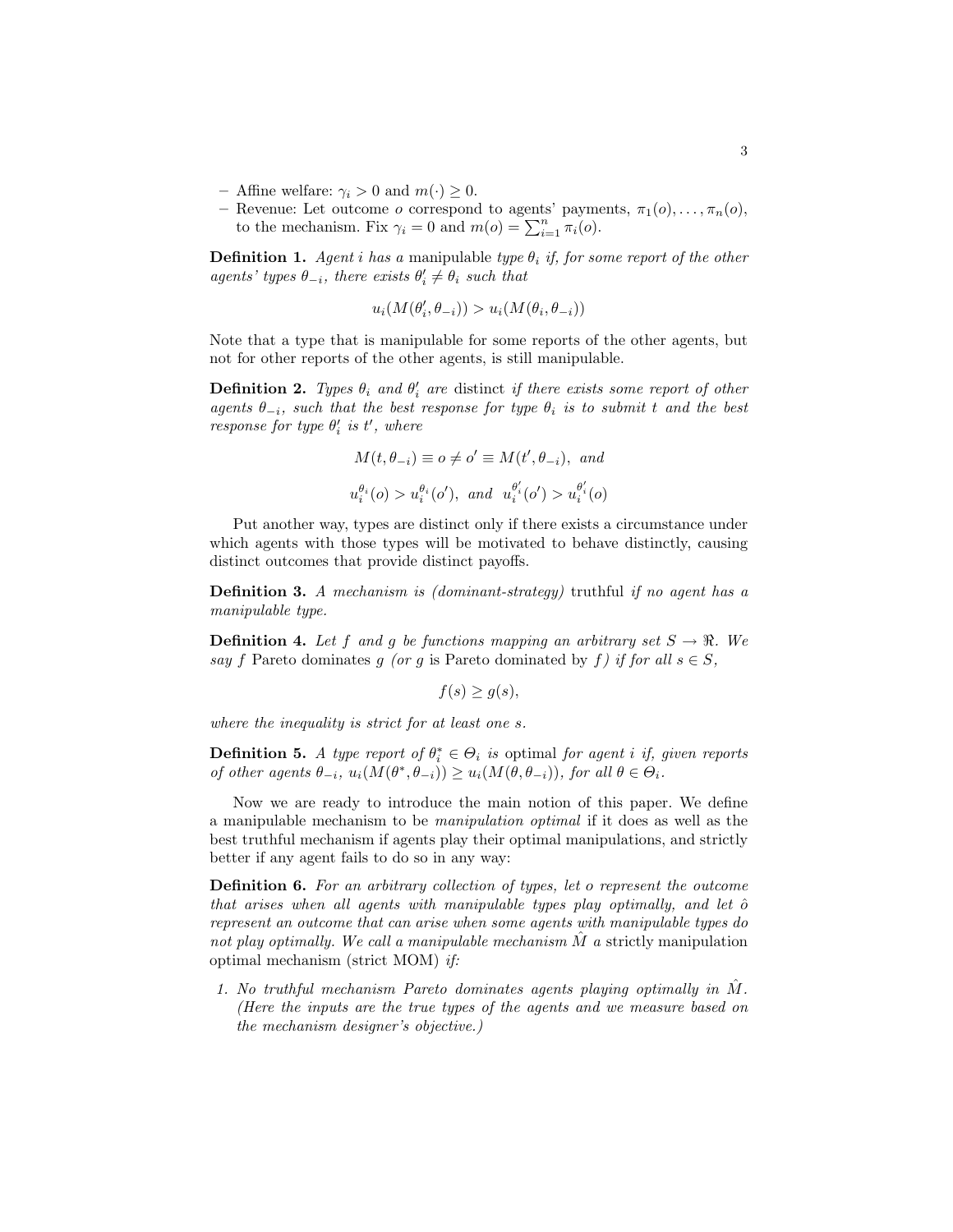## 2. For all  $\hat{o}$ ,  $\mathcal{M}(\hat{o}) > \mathcal{M}(o)$ , where  $\mathcal{M}(\cdot)$  represents the designer's objective.

4

If instead of the second condition holding strictly (i.e., for all  $\hat{o}$ ), it holds with equality in some places and with strict inequality in others, we call  $\hat{M}$  a *Pareto* manipulation optimal mechanism (Pareto MOM).

We assume that, if an agent's optimal play is to reveal its true type, then it will do so. The mechanism, for instance, can publish which types are truthful, and it can be expected that those agents will behave rationally. With software agents, such behavior can be hard-coded. However, our setting and results translate straightforwardly to a fully byzantine setting, where the behavior of every agent (regardless of the truthfulness of their type) is arbitrary. We discuss this setting at the conclusion of this section.

On the other hand, agents with manipulable types may not behave optimally; for instance, finding an optimal manipulation can be computationally intractable. It is important to note that we do not assume that an agent necessarily tells the truth if it fails to find its optimal manipulation. We require that our MOMs do well for any failure to manipulate optimally.

#### 2.1 A broad impossibility result for strict MOMs

While Conitzer and Sandholm [5] showed that manipulation-optimal mechanisms do exist, the following result strongly curtails their existence.

**Proposition 1.** No mechanism satisfies Characteristic 2 of Definition 6 if any agent has more than one distinct manipulable type.

*Proof.* Suppose for contradiction that  $\hat{M}$  is a manipulable mechanism satisfying Characteristic 2 such that agent i has two distinct manipulable types. Let the types be a and b, and let  $x$  represent the reports of other agents where they express its distinction, so that agent  $i$  of type  $a$  has best response  $a'$ , and agent  $i$  of type  $b$  has best response  $b'$ , and:

$$
\hat{M}(a',\mathbf{x}) \neq \hat{M}(b',\mathbf{x})
$$

We first define the following shorthand notation:

$$
\sum(a') \equiv \sum_{j \neq i} \gamma_j u_j(\hat{M}(a', \mathbf{x})) + m(\hat{M}(a', \mathbf{x}))
$$

$$
\sum(b') \equiv \sum_{j \neq i} \gamma_j u_j(\hat{M}(b', \mathbf{x})) + m(\hat{M}(b', \mathbf{x}))
$$

Because  $\hat{M}$  satisfies the strict form of Characteristic 2, we get the following two inequalities on mechanism utilities—for agent  $i$  of type  $b$  and agent  $i$  of type a, respectively.

$$
\gamma_i u_i^b(\hat{M}(b', \mathbf{x})) + \sum(b') < \gamma_i u_i^b(\hat{M}(a', \mathbf{x})) + \sum(a')
$$
\n
$$
\gamma_i u_i^a(\hat{M}(a', \mathbf{x})) + \sum(a') < \gamma_i u_i^a(\hat{M}(b', \mathbf{x})) + \sum(b')
$$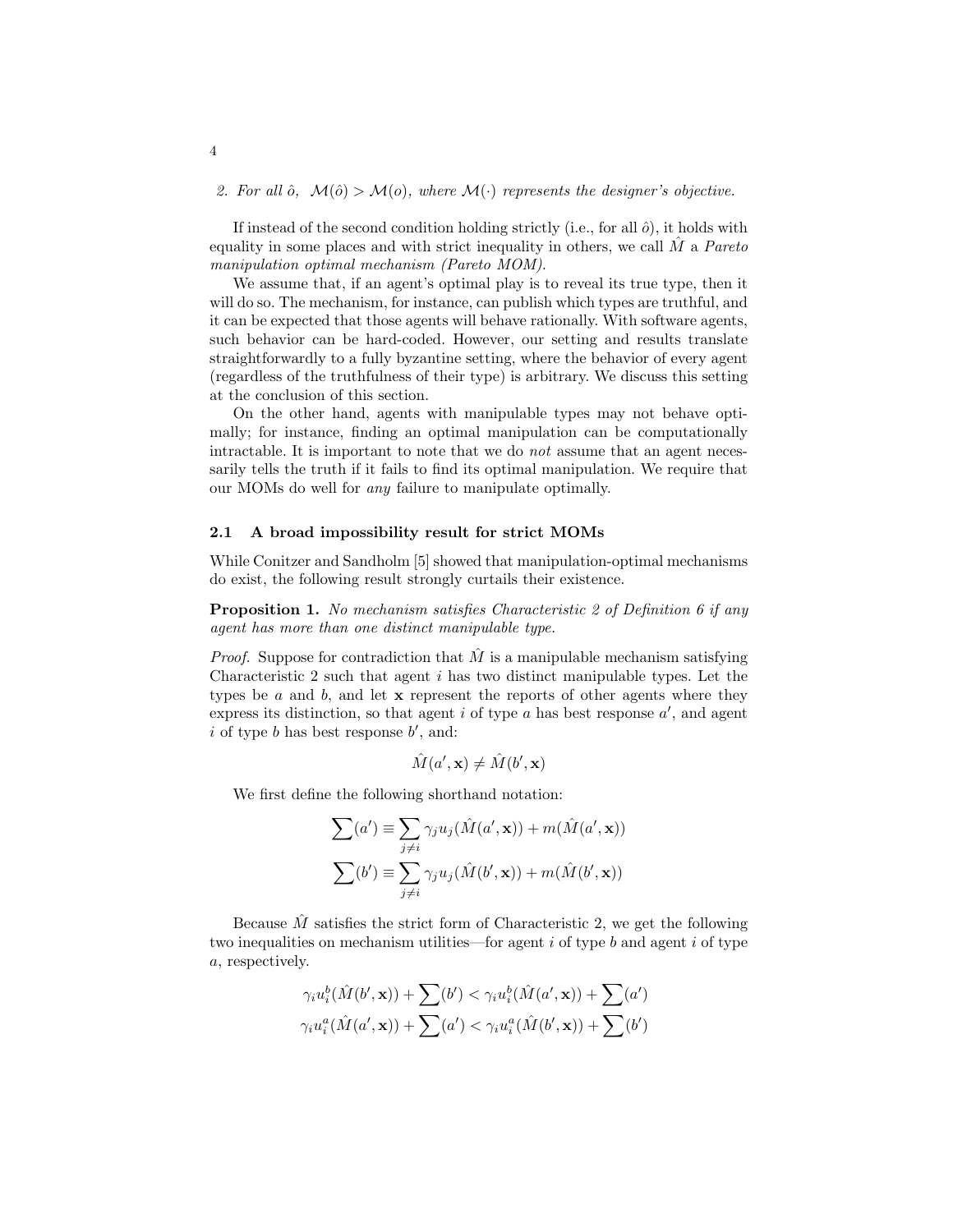But because  $a'$  and  $b'$  are distinct,  $u_i^a(\hat{M}(a',\mathbf{x})) > u_i^a(\hat{M}(b',\mathbf{x}))$  and  $u_i^b(\hat{M}(b',\mathbf{x})) >$  $u_i^b(\hat{M}(a',\mathbf{x}))$ . Thus since  $\gamma_i \geq 0$  we have

$$
\gamma_i u_i^b(\hat{M}(a', \mathbf{x})) + \sum(a') \leq \gamma_i u_i^b(\hat{M}(b', \mathbf{x})) + \sum(a')
$$
  

$$
\gamma_i u_i^a(\hat{M}(b', \mathbf{x})) + \sum(b') \leq \gamma_i u_i^a(\hat{M}(a', \mathbf{x})) + \sum(b')
$$

Combining the first lines of the above two equation blocks yields  $\sum (b') < \sum (a')$ , while combining the second lines yields  $\sum(a') < \sum(b')$ , a contradiction.

This impossibility result is driven by the strict inequality in Characteristic 2 of Definition 6. In the next section, we consider what happens to this result when we loosen the strict inequality.

#### 2.2 A characterization of Pareto MOMs

Recall that the difference between the two MOM concepts was that strict MOMs require that the mechanism always do strictly better when an agent plays suboptimally, while Pareto MOMs only require that the mechanism does not do worse and does strictly better at some point when an agent plays sub-optimally. It follows that possibility results for strict MOMs implies possibility for Pareto MOMs, and impossibility results for Pareto MOMs imply impossibility for strict MOMs.

We now revisit the impossibility of Proposition 1, but with the Pareto MOM notion. Instead of obtaining impossibility, we derive the following result:

Proposition 2. In any mechanism that satisfies the Pareto version of Characteristic 2 of Definition 6, the report of every type that is a manipulable bestresponse for any other type results in identical mechanism utility. Furthermore, for any agent i with more than one distinct manipulable type,  $\gamma_i = 0$ .

Proof. This proof follows the same guidelines as the one for strict MOMs. Define a, b, a', b', x,  $\sum(a')$  and  $\sum(b')$  as before. The difference is that we now have only:

$$
\gamma_i u_i^b(\hat{M}(b', \mathbf{x})) + \sum(b') \leq \gamma_i u_i^b(\hat{M}(a', \mathbf{x})) + \sum(a')
$$
  

$$
\gamma_i u_i^a(\hat{M}(a', \mathbf{x})) + \sum(a') \leq \gamma_i u_i^a(\hat{M}(b', \mathbf{x})) + \sum(b')
$$

because there is no guarantee that the strict relation is expressed at x. But because a and b are distinct,  $u_i^a(\hat{M}(a',\mathbf{x})) > u_i^a(\hat{M}(b',\mathbf{x}))$  and  $u_i^b(\hat{M}(b',\mathbf{x})) >$  $u_i^b(\hat{M}(a',\mathbf{x}))$ . Now if  $\gamma_i > 0$ , we have

$$
\gamma_i u_i^b(\hat{M}(a', \mathbf{x})) + \sum(a') < \gamma_i u_i^b(\hat{M}(b', \mathbf{x})) + \sum(a')
$$
  

$$
\gamma_i u_i^a(\hat{M}(b', \mathbf{x})) + \sum(b') < \gamma_i u_i^a(\hat{M}(a', \mathbf{x})) + \sum(b')
$$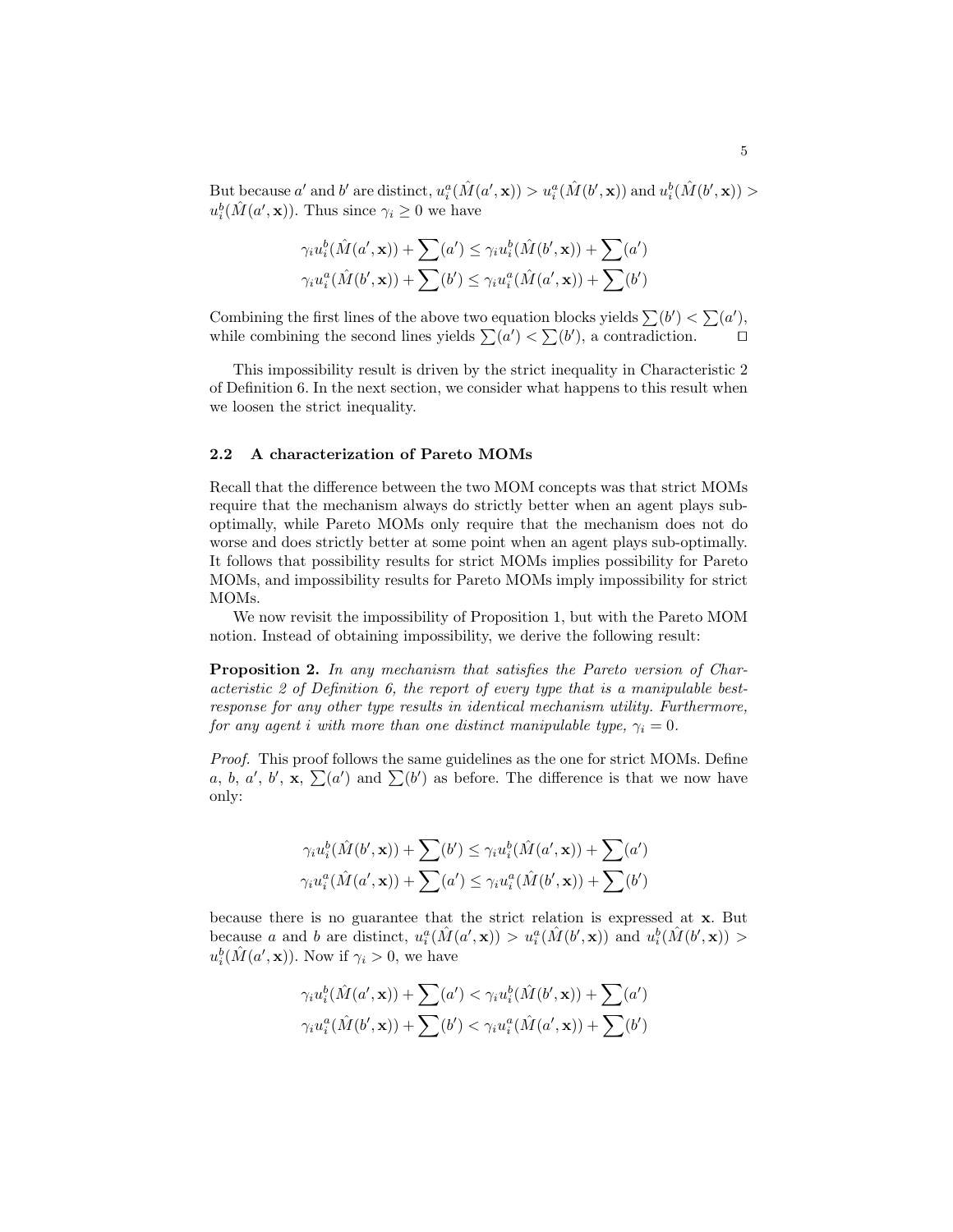which yields a contradiction. However, if  $\gamma_i = 0$ , we get

$$
\gamma_i u_i^b(\hat{M}(a', \mathbf{x})) + \sum(a') = \gamma_i u_i^b(\hat{M}(b', \mathbf{x})) + \sum(a')
$$
  

$$
\gamma_i u_i^a(\hat{M}(b', \mathbf{x})) + \sum(b') = \gamma_i u_i^a(\hat{M}(a', \mathbf{x})) + \sum(b')
$$

which, when combined with the MOM characterization above, yields possibility only when  $\sum(a') = \sum(b')$ , which, because  $\gamma_i = 0$ , indicates that mechanism utility is identical for reports of  $a'$  and  $b'$ . The contract of the contract of the contract of the contract of the contract of the contract of the contract of the contract of the contract of the contract of the contract of the contract of the contract of the contract

Corollary 1. There exist no mechanisms with the social welfare maximization objective that satisfy the Pareto version of Characteristic 2 of Definition 6 if any agent has more than one distinct manipulable type.

Corollary 2. In any mechanism that satisfies the Pareto version of Characteristic 2 of Definition 6, the mechanism utility corresponding to reports of types that are not the best responses of some manipulable type must be at least the mechanism utility obtained from the best-response type reports, with at least one report inducing strictly greater mechanism utility.

Proposition 3. If every type is a manipulable best response for some other type, then there exist no mechanisms that satisfy the Pareto version of Characteristic 2 of Definition 6.

Proof. Since every type is a manipulable best response for some other type, we have that every outcome must have identical mechanism utility. But then the "at least one strict" condition of Pareto dominance fails.  $\Box$ 

From Proposition 3 we see that we get almost as broad impossibility for Pareto MOMs as we did for strict MOMs (Proposition 1).

We consider the strict MOM notion more compelling than the Pareto MOM notion for two reasons:

- Strict inequality is in line with prior work. It was the MOM notion used in the original paper by Conitzer and Sandholm [5] that proved that MOMs exist (although they did not call the mechanisms MOMs).
- The motivation of MOMs is to have a mechanism that does better when agents make mistakes—not to impose artificial caveats on the mechanism designer's utility function. Thus we consider the blanket impossibility result that we obtained for strict MOMs more relevant than the somewhat contrived, barely broader possibility we obtained for Pareto MOMs.

The results in this section extend straightforwardly to a fully byzantine setting, where all agents (including those with truthful types) behave arbitrarily. It is easy to see that no strict MOMs exist in this setting, because participating agents must have more than one type (or else the setting would not require the report of private information), and so the impossibility result of Proposition 1 holds. Furthermore, while there can exist Pareto MOMs for the fully byzantine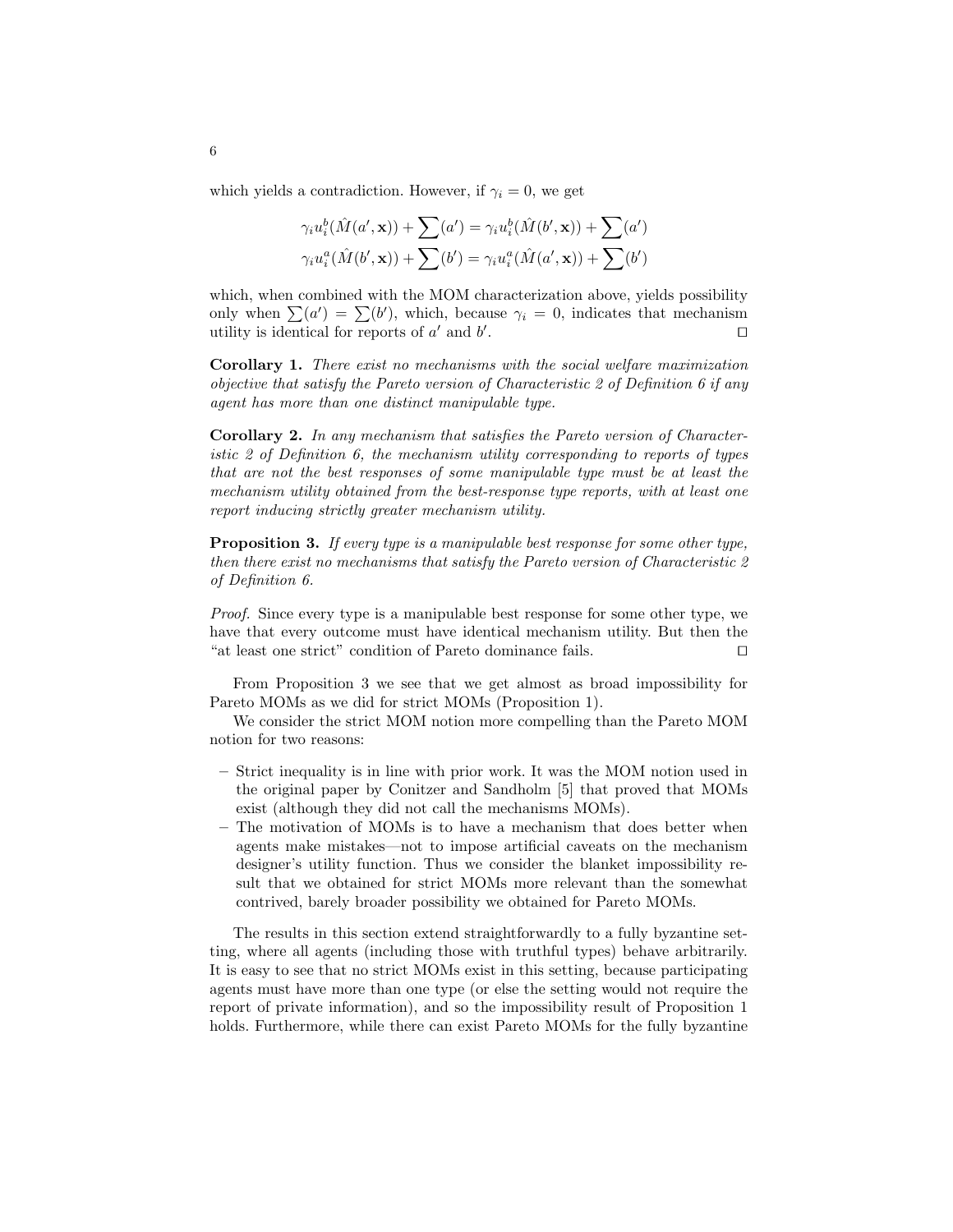setting, because truthful types are their own best response the results of Proposition 2 and its corollaries hold, in the sense that the report of any truthful type must also result in identical mechanism utility. Finally, for the fully byzantine setting, Proposition 3 adjusts so that if every type is the best response for *any* other type (rather than only just manipulable types) we get impossibility.

For the remainder of the paper, we return to our original setting, in which only players with manipulable types are byzantine. We feel the argument that truthful behavior for certain types can be hard-coded into computational agents, and publicly published and verified for human agents, to be the most convincing reason why we should expect players with truthful types to actually behave truthfully.

#### 2.3 Single-agent settings

In this subsection we study settings where there is only one agent reporting its private information. If there are other agents, their types are assumed to be known, so there is only one type-reporting agent.

Proposition 4. There exist no single-agent Pareto MOM with the objective of social welfare maximization.

Proof. In the single-agent context, social welfare maximization indicates that the utility of the mechanism is equivalent to the utility of the single agent. Let the agent have manipulable type  $a$ , which has optimal report  $a'$ . Denote  $\hat{a}$  as the report satisfying the strict Pareto MOM criterion (we could have  $\hat{a} = a$ , but both  $a \neq a'$  (because a is manipulable) and  $\hat{a} \neq a'$  hold). In particular:

$$
u^a(\hat{M}(\hat{a})) > u^a(\hat{M}(a'))
$$

but  $a'$  was an optimal report, so:

$$
u^{a}(\hat{M}(a')) \geq u^{a}(\hat{M}(\hat{a}))
$$

which is a contradiction.  $\Box$ 

The impossibility for Pareto MOMs directly implies impossibility for strict MOMs.

Proposition 5. There exist single-agent strict MOMs with the objective of affine welfare maximization.

Proof. We can derive this result from the constructive proof of Conitzer and Sandholm [5] by recasting parts of their construction within our framework.

There exists a manager with three possible true types for a team of workers that needs to be assembled:

- "Team with no friends", which we abbreviate TNF.
- "Team with friends", which we abbreviate TF.
- "No team preference", which we abbreviate NT.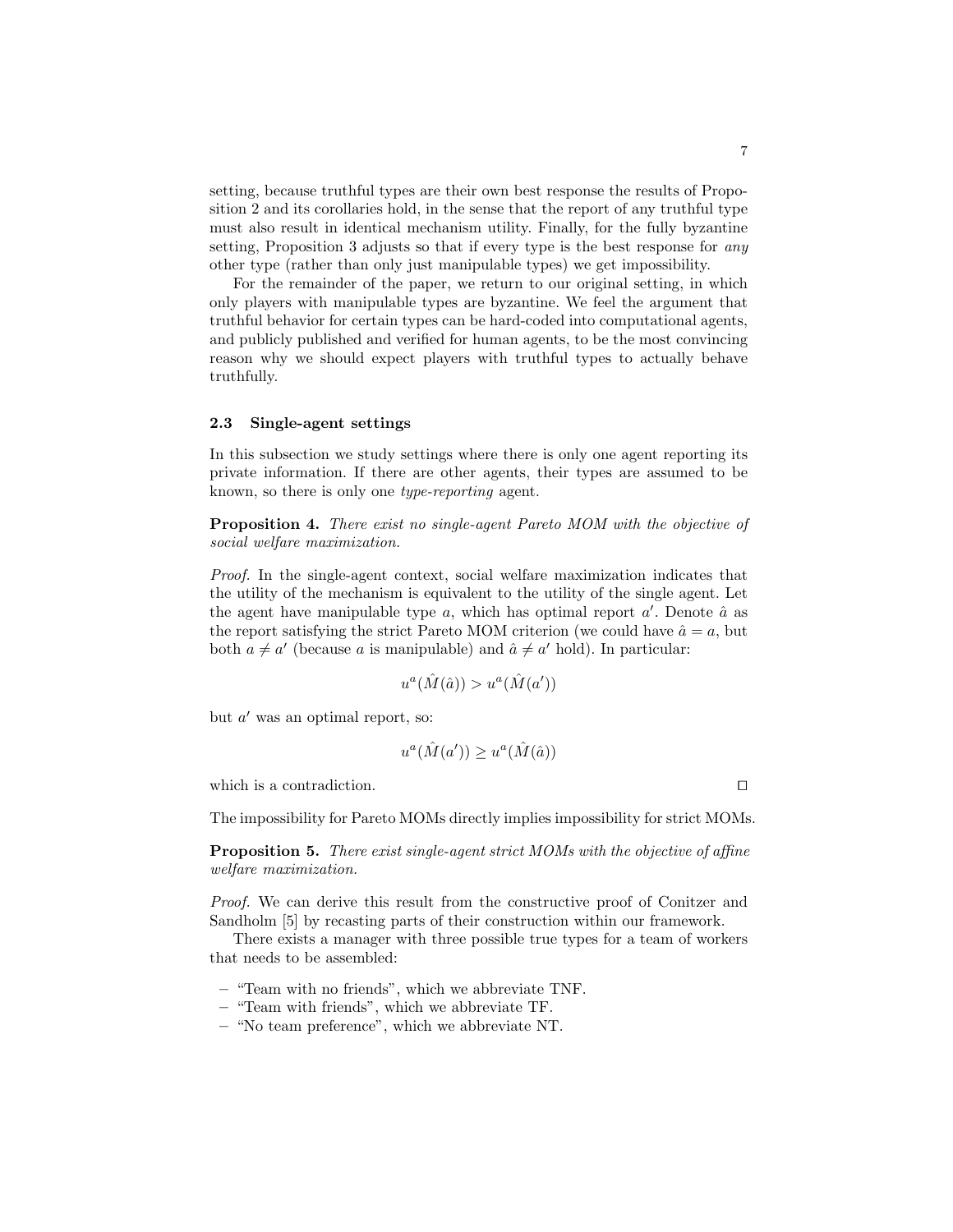The mechanism implements one of two outcomes: picking a team with friends (TF), or picking a team without friends (TNF). The manager gets a base utility 1 if TNF is chosen, and 0 if TF is chosen. If a manager has a team preference, implementing that team preference (either with or without friends) gives the manager an additional utility of 3.

In addition to the manager, the other agent in the game is the HR director, who has utility 2 if a team with friends is chosen. Even though there are two agents in the game, because the HR director does not report a type, this is not a multiagent setting. In fact, the HR director's utilities are equivalent to the payoffs from the outcome-specific mechanism utility map  $m(\cdot)$  (as we defined earlier in this paper).

The optimal truthful mechanism maps reports of NT and TNF to TNF and TF to TF. Now consider the manipulable mechanism that maps reports of TNF to TNF and NT and TF to TF. Note that in this mechanism there is only one manipulable type, NT, and that its optimal strategic play is to report TNF. This mechanism is manipulation-optimal: if the manager has type NT and reports NT or TF instead of TNF, the mechanism generates affine welfare of 2, whereas the optimal truthful mechanism generates affine welfare of 1.  $\Box$ 

This possibility of strict MOMs implies possibility of Pareto MOMs.

In this example, it is NP-hard for an NT agent to report TNF because constructing a team of size  $k$  without friends requires solving the independent set problem in a graph of people where the edges are friend relationships [5]. Computational complexity is a strong justification for why an agent may not be able to find its optimal manipulation.

#### 2.4 Multi-agent settings

Though we proved above that there do not exist single-agent social welfare maximizing MOMs, they do exist in multi-agent settings!

**Proposition 6.** There exist strict multi-agent MOMs with the objective of social welfare maximization.

Proof. Consider a mechanism in which two agents, the row agent and the column agent, can have one of two types each,  $a$  or  $a'$ . Our mechanism maps reports to one of four different outcomes:

| $\text{Report} a'$ |                | $\alpha$       |
|--------------------|----------------|----------------|
| A.                 | O <sub>1</sub> | O <sub>2</sub> |
| A.                 | $0_3$ $0_4$    |                |

The following two payoff matrices over the four outcomes constitute a manipulationoptimal mechanism. Payoffs for type  $a$  are on the left and payoffs for type  $a'$  are on the right:

| Report $a'$ |         | $ $ Report $ a'$ |                              |
|-------------|---------|------------------|------------------------------|
|             |         |                  | 3,4 5,0                      |
| Ιa          | 0,3 3,0 |                  | $\left 0,6\right 0,0\right $ |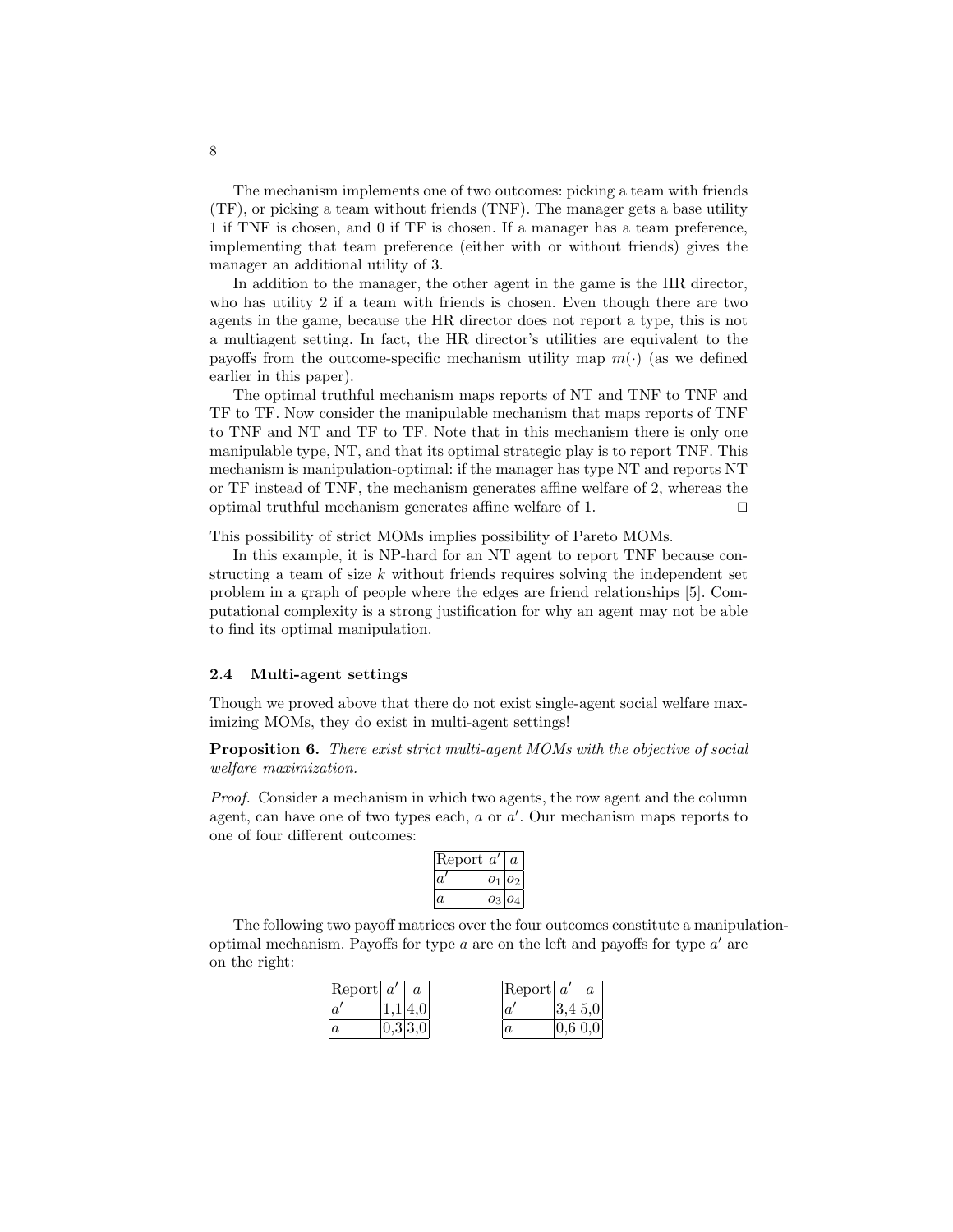Another way to view these payoffs is the following table:

| $\overline{\text{Outcome}}\vert \, \theta \, \vert u_{row} \vert u_{column}$ |                  |                |          |
|------------------------------------------------------------------------------|------------------|----------------|----------|
| $\overline{O_1}$                                                             | $\boldsymbol{a}$ | 1              |          |
|                                                                              | $a^{\prime}$     | 3              | 4        |
| O <sub>2</sub>                                                               | $\alpha$         | $\overline{4}$ | $\theta$ |
|                                                                              | $a^{\prime}$     | $\overline{5}$ | 0        |
| 03                                                                           | $\alpha$         | 0              | 3        |
|                                                                              | $a^{\prime}$     | 0              | 6        |
| ${\cal O}_4$                                                                 | $\alpha$         | 3              | 0        |
|                                                                              | $\overline{a}$   | 0              | $\Omega$ |

In the mechanism, reporting  $a'$  is a strictly dominant strategy for agents of both types. By the revelation principle, we can "box" this mechanism into a truthful mechanism,  $M_1$ , that always chooses  $o_1$ . However, when an agent of type a plays a rather than  $a'$ , social welfare is strictly higher than with  $o_1$  (this property holds regardless of how the other agent behaves). We have now proven (the strict form of) Characteristic 2.

What remains to be proven is Characteristic 1: we need to prove that  $M_1$  is Pareto undominated among truthful mechanisms. We begin by examining the following table, which shows the social welfare (sum of agents' utilities) for the four possible true type combinations (listed as  $\theta_{row}, \theta_{column}$ ).

| True types $ o_1 o_2 o_3 o_4$ |   |   |                 |   |
|-------------------------------|---|---|-----------------|---|
| a, a                          |   |   | 3               | 3 |
| a, a'                         | 5 |   | 6               | 3 |
| a', a                         |   | 5 | 3               |   |
| a', a'                        |   | 5 | $6\phantom{.}6$ |   |

Suppose that there exists a truthful mechanism,  $M<sup>D</sup>$ , that Pareto dominates  $M_1$ . Note that  $M_1$  delivers the highest payoff when both agents are of type  $a'$ . Thus,  $M^D(a', a') = o_1$ . But this implies that  $M^D(a, a')$  and  $M^D(a', a)$  must also equal  $o_1$ : mapping them to the outcome that gives higher social welfare (in the former case,  $o_3$ , and in the latter,  $o_2$ ) is not truthful because the agent of type  $a$  has incentive to report  $a'$  and force  $o_1$ . At the same time, mapping to an outcome that is not  $o_1$  delivers less social welfare than  $M_1$ . So,  $M^D(a', a') =$  $M^D(a', a) = M^D(a, a') = o_1$ . But if these three inputs map to  $o_1$ ,  $M^D$  cannot truthfully map revelations of  $(a, a)$  to any outcome other than  $o<sub>1</sub>$ , because some agent will always want to deviate by reporting type  $a'$ , and force outcome  $o_1$ . Therefore  $M^D = M^1$  and so  $M^1$  is undominated among truthful mechanisms.

 $\Box$ 

The result above uses dominant strategies as the solution concept. Therefore, the result implies possibility for weaker equilibrium notions as well, such as Bayes-Nash equilibrium. Furthermore, this possibility for strict MOMs implies possibility for Pareto MOMs.

Definition 7. An anonymous mechanism selects an outcome based only on the distribution of reported types, rather than based on the identities of the agents who reported those types.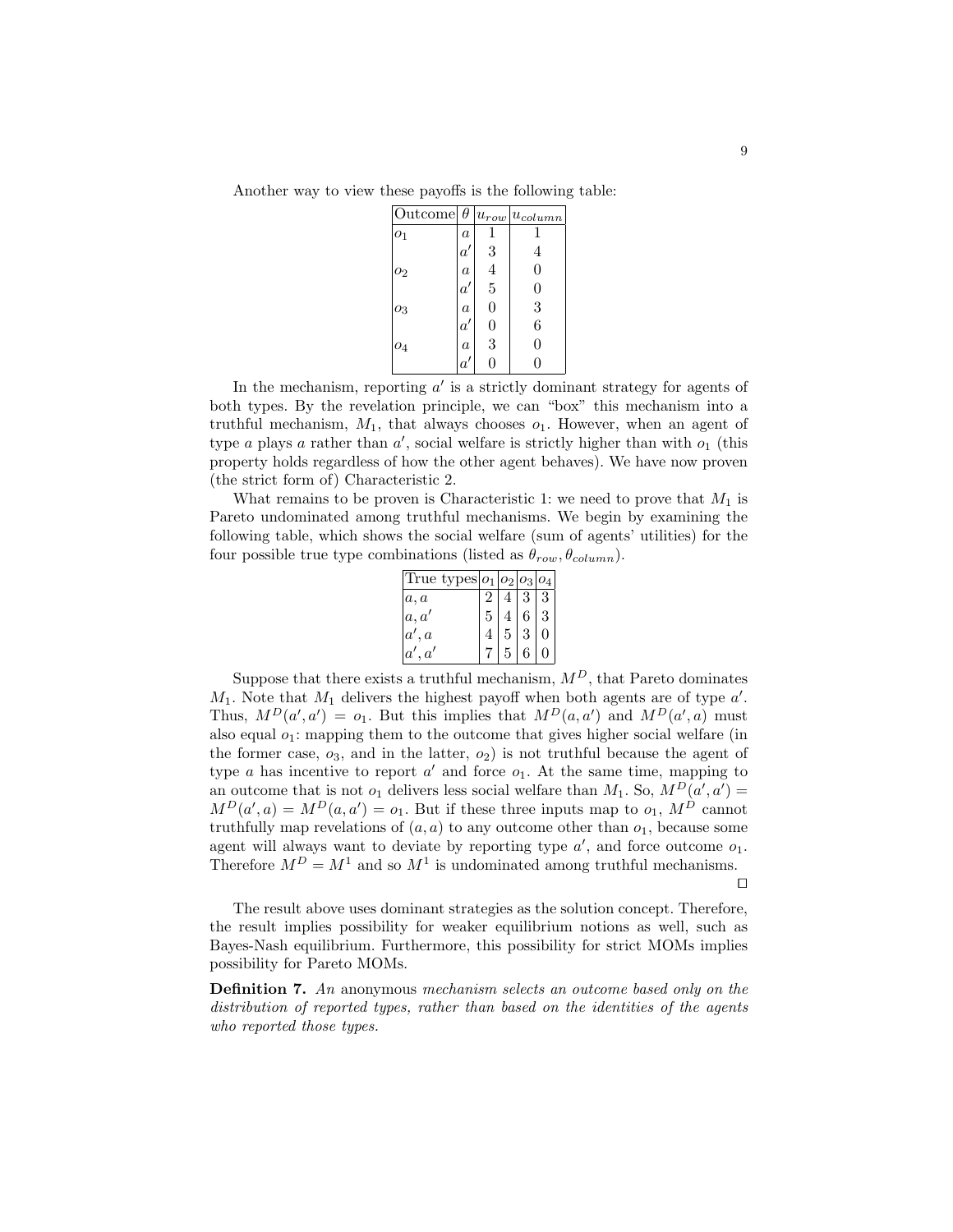**Definition 8.** Let i and j be any two symmetric agents,  $\theta$  be a true type,  $\widehat{\theta}$  be a report, and **x** be some report of the  $n-1$  other agents. Then  $u_i^{\theta}(M(\hat{\theta}, \mathbf{x})) =$  $u_j^{\theta}(M(\widehat{\theta}, \mathbf{x}))$  for all true types  $\theta$ , all reports  $\widehat{\theta}$  and all other report vectors  $\mathbf{x}$ .

The agents in our construction in the proof above are not symmetric. We may ask whether MOMs exist for what can be considered the most common setting: where agents are symmetric, the equilibrium concept is dominant strategies, the mechanism is anonymous, and the objective is welfare maximization.

Proposition 7. There exist no dominant-strategy anonymous strict multi-agent MOMs with the objective of social welfare maximization for symmetric agents.

Proof. By Proposition 1, we can restrict attention to settings with a single manipulable type. Call the type  $a$ , and let the best report of that type of an agent be  $a'$ . Suppose mechanism  $\hat{M}$  satisfies Characteristic 2. By the revelation principle it has a corresponding truthful mechanism  $M$ . We show that we can construct a truthful mechanism  $M^D$  that Pareto dominates M.

First, if a set of reports includes a type other than a or  $a'$ , we set  $M^D$  to simply mirror the action taken by  $M$ . Strategic implications for agents other than types  $a$  and  $a'$  are unaffected because for agents of those types, reporting the true type was a dominant strategy under  $\hat{M}$ .

Let  $o$  be the outcome implemented by  $M$  when all agents report  $a$ , and let  $o'$ be the outcome implemented by M when all agents report  $a'$ . Denote by  $\tilde{a}$  any combination of reports a and a'; observe that  $M(\tilde{a}) = o'$ .

By Characteristic 2 we know that we get higher social welfare if agents of type  $a$ —whose best manipulation is to report  $a'$ —cannot find the manipulation and report a instead. Since agents are symmetric, this implies  $u^a$  (o')  $\langle u^a$  (o). This is akin to the Prisoner's Dilemma: the dominant strategy of type  $a$  is to report  $a'$ , but the outcome is worse for agents if they all report  $a'$  rather than  $a$ .

Now we construct  $M^D$  based on the payoff structure of agents of type  $a'$ .

- **Case I:**  $u^{a'}(o') < u^{a'}(o)$ . In this case we let  $M^D$  map each  $\tilde{a}$  to o.  $M^D$ Pareto dominates M.
- **Case II:**  $u^{a'}(o') \geq u^{a'}(o)$ . In this case we let  $M^D$  select o if all agents report a, and o' for any other  $\tilde{a}$ .  $M^D$  Pareto dominates M. Note that  $M^D$ is identical to  $M$  for all reports except the one where all agents report  $a$ .

While the impossibility results earlier in this paper were based on a violation of Characteristic 2 of MOMs alone, here the impossibility comes from not being able to satisfy Characteristics 1 and 2 together.  $\Box$ 

We use the strict MOM concept here rather than the Pareto MOM concept, because we cannot assert that  $u^a$ ( $o'$ )  $\lt u^a$ ( $o$ ) necessarily in the Pareto context. Both our possibility results and this impossibility result have used the dominant strategy solution concept. This implies the strongest possibility, but the weakest impossibility. Here, our requirement for dominant strategy manipulability avoids issues with degenerate special cases.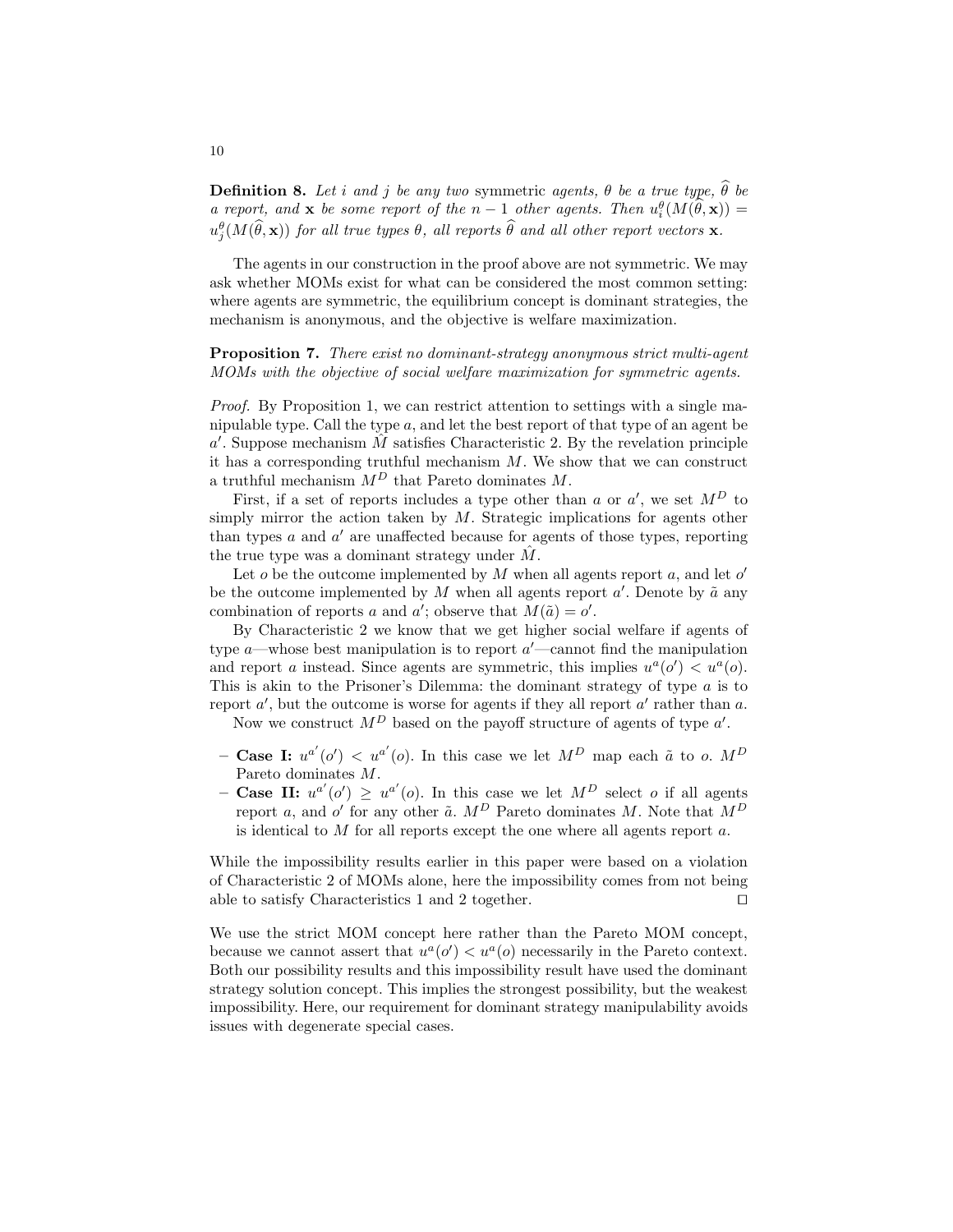We can circumvent the above impossibility by moving to the affine welfare objective. Note that for an anonymous mechanism, the outcome-specific mechanism utility function  $m(\cdot)$  can depend only on the distribution of types, rather than the identities of the agents reporting those types.

Proposition 8. There exist dominant-strategy anonymous multi-agent strict MOMs with the objective of affine welfare maximization, even for symmetric agents.

Proof. We provide a constructive proof with the same structure as Proposition 6, but now let the payoff matrices be as follows (the left matrix is for type a and the right matrix for type  $a'$ ).

| Report $a'$ |  | $ $ Report $ a' $ |  |
|-------------|--|-------------------|--|
|             |  |                   |  |
|             |  |                   |  |

Let  $\gamma_i = 1$  for all i, and let the mechanism's additional payoff,  $m(\cdot)$ , be  $\{0, 3, 3, 5\}$  for outcomes  $o_1$  through  $o_4$ , respectively. Note that the row and column agents are symmetric (the payoff matrices are symmetric) and that  $m(o_2) = m(o_3)$ . The dominant strategy is for every agent to report type a'. Therefore this mechanism has truthful analogue  $M_1$ , the mechanism that always chooses  $o_1$ .

We now show that  $M_1$  is Pareto undominated among truthful mechanisms. First, note that  $M_1$  maximizes the objective when both agents have type  $a'$ . It can be shown that (using a construction akin to the last table in the proof of Proposition 6) that due to agent incentives to deviate, any truthful mechanism that would dominate  $M_1$  must map all reports to  $o_1$ . Thus  $M_1$  is Pareto undominated among truthful mechanisms.

The manipulation-optimality of the mechanism defined by the payoff matrices above comes from noting that whenever agents of type  $a$  fail to report  $a'$ , affine welfare is strictly higher.  $\Box$ 

## 3 Conclusions and future work

The strategic equivalence of manipulable and non-manipulable mechanisms captured by the revelation principle—does not mean that every manipulable mechanism is automatically flawed. It is well-known that agents often fail to play their optimal manipulations in mechanisms due to computational limitations or various flavors of incompetence and cognitive biases. Yet it is difficult to predict how such game-theoretically irrational agents will act (or which particular equilibrium, among many, each agent will play). We studied the notion of manipulation-optimal mechanisms: mechanisms that are undominated by truthful mechanisms when agents play fully rationally, and do better than any truthful mechanism if any agent fails to play rationally in any way. This enables the mechanism designer to do better than the revelation principle would suggest, and obviates the need to predict agents' irrational behavior.